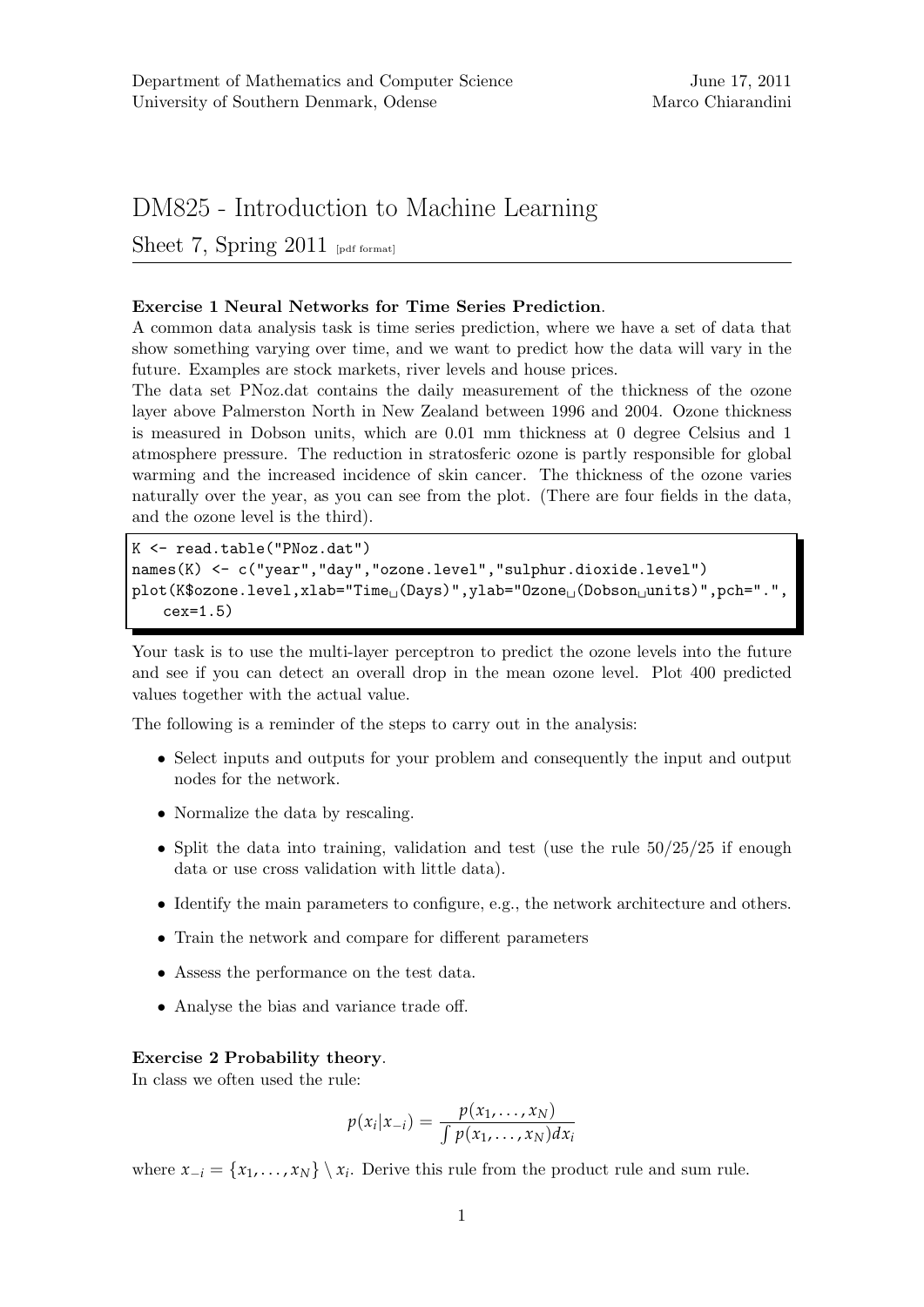Solution: By the product rule

$$
p(x_1,\ldots,x_N)=p(x_i|x_{-i})p(x_{-i})
$$

Rearranging and marginalizing:

$$
p(x_i|x_{-i}) = \frac{p(x_1, \dots, x_N)}{p(x_{-i})}
$$

$$
= \frac{p(x_1, \dots, x_N)}{\int p(x_1, \dots, x_N) dx_i}
$$

#### Exercise 3 Naive Bayes.

Consider the binary classification problem of spam email in which a binary label  $Y \in \{0,1\}$ is to be predicted from a feature vector  $X = (X_1, X_2, \ldots, X_n)$ , where  $X_i = 1$  if the word *i* is present in the email and 0 otherwise. Consider a naive Bayes model, in which the components *X<sup>i</sup>* are assumed mutually conditionally independent given the class label *Y*.

a Draw a directed graphical model corresponding to the naive Bayes model.

# Solution:



b Find a mathematical expression for the posterior class probability  $p(Y = 1|x)$ , in terms of the prior class probability  $p(Y = 1)$  and the class-conditional densities  $p(x_i|y)$ . Solution:

$$
p(Y = 1|x) = \frac{p(\vec{x}|Y = 1)p(Y = 1)}{p(\vec{x})}
$$
  
= 
$$
\frac{\prod_{i=1}^{n} p(x_i|Y = 1)p(Y = 1)}{\sum_{y=0,1} \prod_{i=1}^{n} p(x_i|Y = y)p(Y = y)}
$$

c Make now explicit the hyperparameters of the Bernoulli distributions for *Y* and *X<sup>i</sup>* . Call them,  $\mu$  and  $\theta_i$ , respectively. Assume a beta distribution for the prior of these hyperparameters and show how to learn the hyperparameters from a set of training data  $\mathbf{d} = (y^j, \vec{x}^j)_{j=1}^m$  using a Bayesian approach. Compare this solution with the one developed in class via maximum likelihood.

### Solution

The hierarchical model is represented in the figure.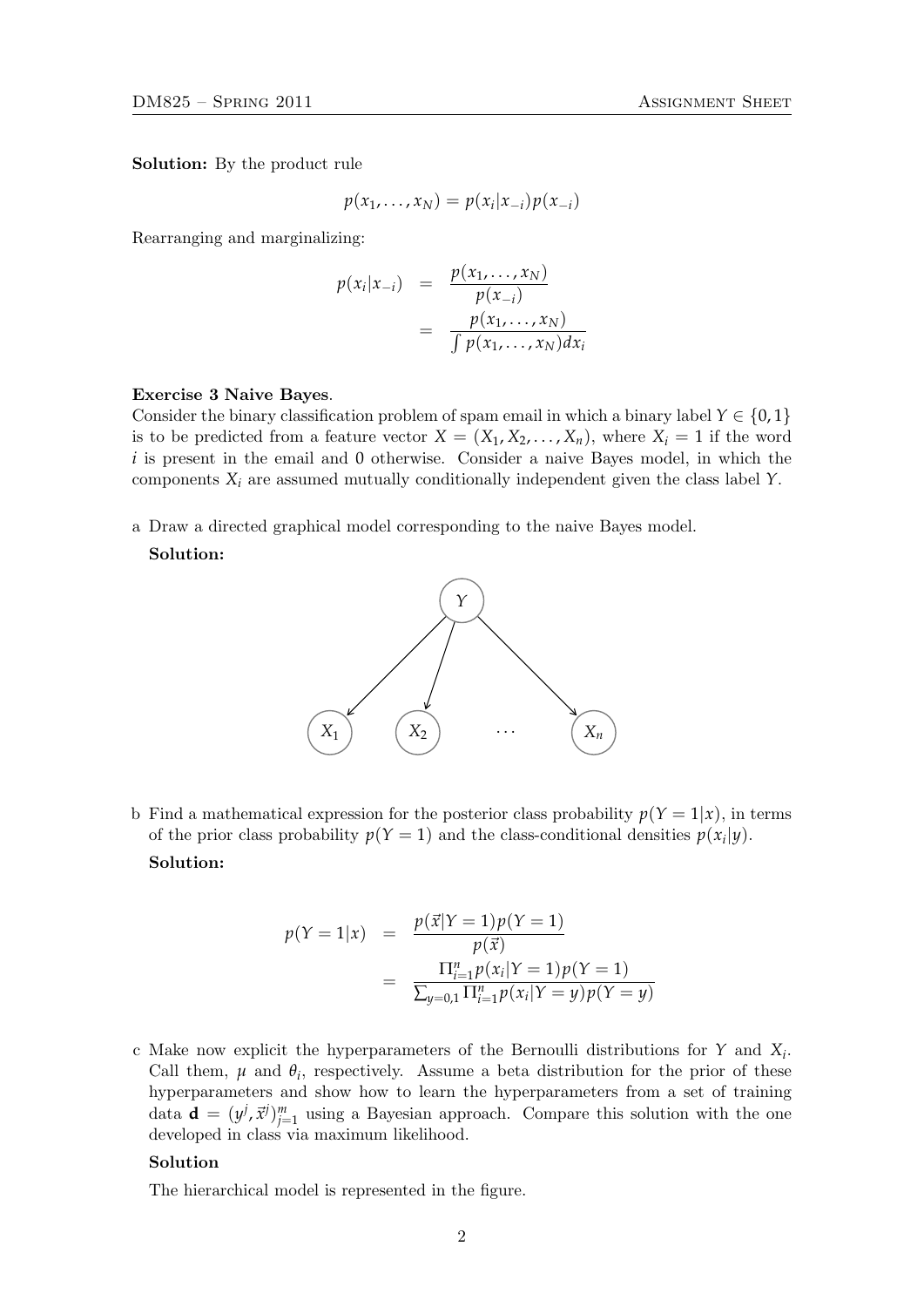

For *Y* we assume

$$
p(Y = 1 | \mu) = \text{Bern}(\mu) = \mu
$$

For  $X_i$  we the distribution depends by the parent and we assume

$$
p(X_i = 1 | Y = 1, \theta_{i1}) = Bern(\theta_{i1}) = \theta_{i1}
$$
  

$$
p(X_i = 1 | Y = 0, \theta_{i0}) = Bern(\theta_{i0}) = \theta_{i0}
$$

The prior distribution on the *θ*s and *µ* captures the uncertainty on these parameters. Assuming a *beta distribution* and referring by  $\theta$  to both the  $\theta_{iy}$ s and  $\mu$ 

$$
p(\theta) = \text{Beta}(\theta | \alpha, \beta) = \frac{\Gamma(\alpha + \beta)}{\Gamma(\alpha)\Gamma(\beta)} \theta^{\alpha - 1} (1 - \theta)^{\beta - 1}
$$

The Gamma function  $\Gamma(\cdot)$  is a normalizing function. The parameters  $\alpha$  and  $\beta$  with  $\alpha > 0$  and  $\beta > 0$  are *hyperparameters* of the prior distribution. The mean of a beta distribution is  $E[\theta] = \frac{\alpha}{\alpha + \beta}$ .

The beta distribution has the conjugacy property, that is, the posterior distribution has the same functional form as the prior. This property is convenient because the posterior can be derived in closed form. For the *Y* node:

$$
p(\mu|\mathbf{d}) = \frac{p(\mathbf{d}|\mu)p(\mu)}{p(\mathbf{d})}
$$
  
= 
$$
\frac{\text{Bin}(s|\mu)p(\mu)}{p(\mathbf{d})}
$$
  

$$
\propto \text{Beta}(\mu|\alpha + s, \beta + (m - s)).
$$

where *s* are the cases of *m* with  $Y = 1$ .

For the  $X_i$  nodes assuming the independence

$$
p(\vec{\theta}|\mathbf{d}) = \Pi_{j=1}^m \Pi_{y=0,1} p(\theta_{jy}|\mathbf{d})
$$

and

$$
p(\theta_{i1}|d) = \text{Beta}(\mu|\alpha + s_{i1}, \beta + (s - s_{i1}))
$$

where  $s_{i1}$  is the number of cases in **d** with  $X_i = 1$  and  $Y = 1$  and *s* is the number of cases in **d** with  $Y = 1$ .